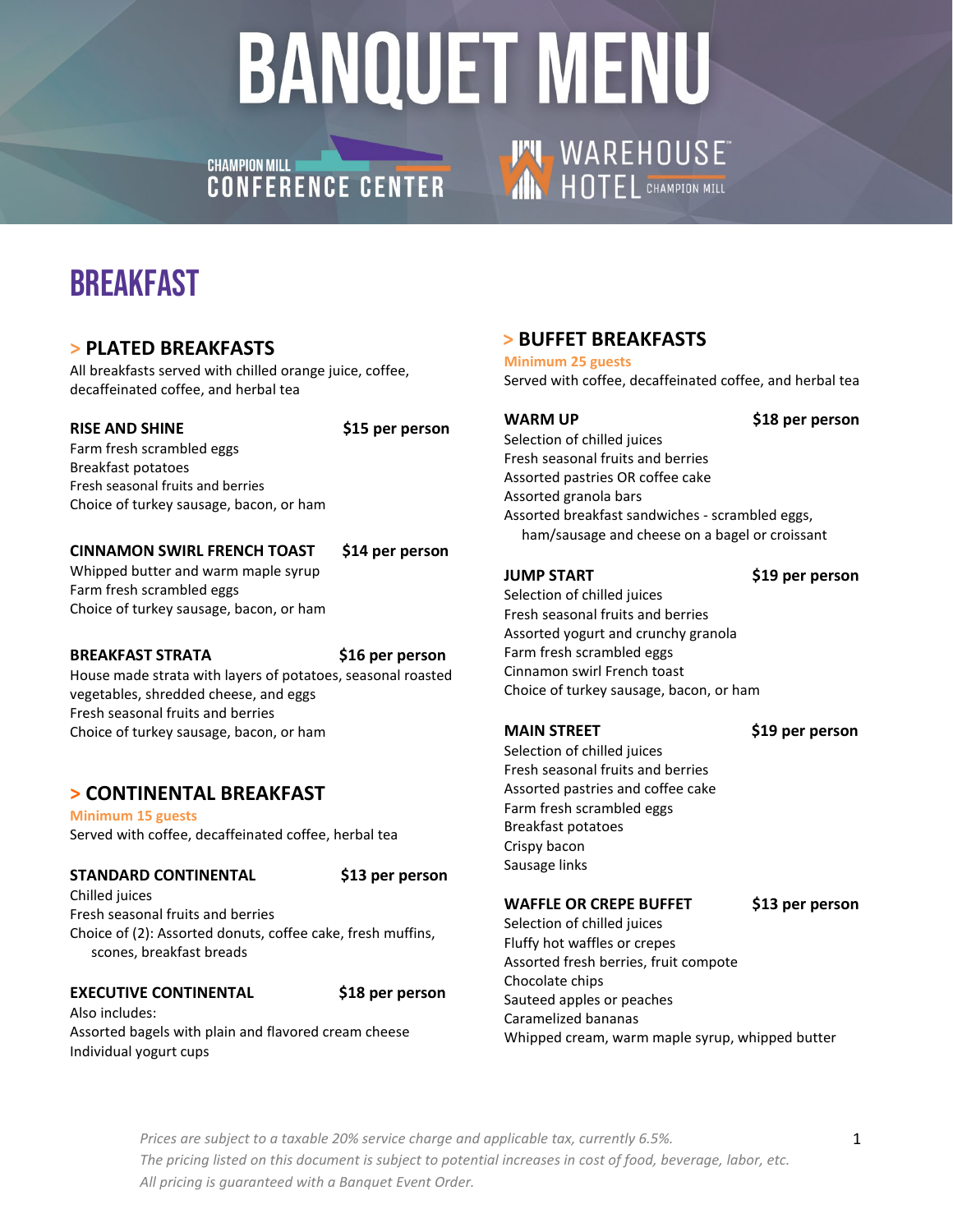## **CHAMPION MILL** CHAMPION MILL CONTER

# **THE WAREHOUSE**

### **> BRUNCH BUFFET**

#### **Minimum 30 guests**

Served with selection of chilled juice, coffee, decaffeinated coffee, and herbal tea

#### **THE FOUNDATION BRUNCH \$34 per person**

Champion Mill garden salad with ranch and balsamic vinaigrette Fresh seasonal fruits and berries Assorted bagels and breads Farm fresh scrambled eggs Choice of turkey sausage, bacon, or ham Fresh seasonal vegetables Seasoned roasted redskin potatoes Chef's selection of mini desserts

#### **Choice of (1):**

- Chilled smoked salmon with sliced tomatoes, red onions, cucumber dill sauce, and capers
- Pan seared salmon with tarragon and whole grain mustard cream sauce
- Flank steak with peppercorn & cognac demi glaze
- Marinated ginger honey soy flank steak
- Grilled chicken topped with fire roasted peppers, mushrooms, and onions
- Lemon garlic butter chicken with spinach and blistered tomatoes
- Grilled chicken with bacon, maple, and mustard glaze

### **> MORNING ADD-ONS**

| Bagels with cream cheese          | \$4 per person |
|-----------------------------------|----------------|
| Assorted muffins or pastries      | \$4 per person |
| Assorted breakfast sandwiches     | \$7 per person |
| <b>Assorted donuts</b>            | \$4 per person |
| Crispy bacon                      | \$4 per person |
| Sausage links                     | \$3 per person |
| Turkey sausage                    | \$3 per person |
| Farm fresh scrambled eggs         | \$4 per person |
| Egg beaters or egg whites         | \$5 per person |
| <b>Buttermilk pancakes</b>        |                |
| Includes butter and maple syrup   | \$4 per person |
| Fresh seasonal fruits and berries | \$5 per person |
| Assorted Greek yogurt cups        | \$4 per person |
|                                   |                |

#### **NOOK SMOOTHIES\* \$7 per person**

Made to order – strawberry banana, mixed berry, mango and pineapple with assorted protein boost

#### **OMELET STATION\* \$9 per person**

Prepared to order with a choice of sautéed garden-fresh vegetables, crispy bacon, honey ham, spinach, pepper jack cheese, and fresh salsa Add egg whites and egg beaters for \$2 per person

**\*Requires an attendant for service. Attendant fee is \$75 per 50 guests.** 

### **> BEVERAGES**

#### **ALL DAY BEVERAGE PACKAGE**

Coffee, decaffeinated coffee, herbal tea, assorted soft drinks, and bottled water

| Full day (8 hours) | \$14 per person |
|--------------------|-----------------|
| Half day (4 hours) | \$8 per person  |

#### **BEVERAGES ON CONSUMPTION:**

| Freshly brewed coffee, decaffeinated |                 |
|--------------------------------------|-----------------|
| coffee, and hot tea                  | \$25 per gallon |
| Iced tea                             | \$15 per gallon |
| Lemonade or punch                    | \$15 per gallon |
| Aquafina bottled water               | \$3 each        |
| Assorted soft drinks                 | \$3 each        |
| Assorted bottled juices              | \$3 each        |
| Sparkling waters                     | \$5 each        |
| Gatorade                             | \$4 each        |
| Energy drinks                        | \$6 each        |
| Pure Leaf Bottled Iced Tea           | \$4 each        |
| Starbucks specialty chilled coffee   | \$5 each        |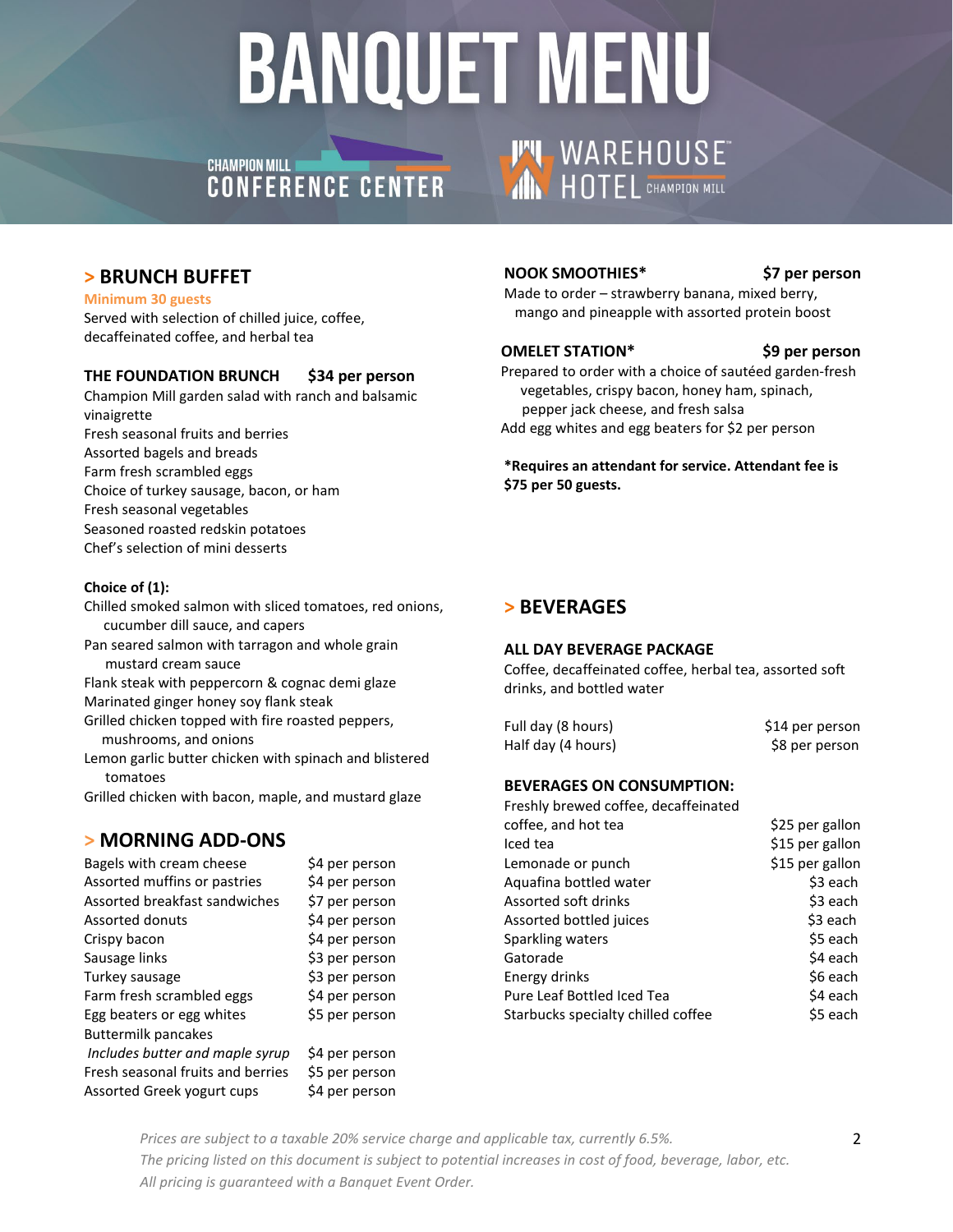## **CHAMPION MILL CHAMPIUN MILL<br>CONFERENCE CENTER**

#### **> AFTERNOON ADD-ONS**

| Freshly baked jumbo cookies                    | \$20 per dozen |
|------------------------------------------------|----------------|
| Freshly baked double chocolate                 | \$22 per dozen |
| chunk brownies                                 |                |
| Assorted scones                                | \$20 per dozen |
| Granola bars                                   | \$16 per dozen |
| Individual snack bags                          | \$3 per person |
| Energy bars/performance bars                   | \$4 per person |
| Trail mix                                      | \$4 per person |
| Assorted whole fruit                           | \$2 per person |
| Chocolate dipped pretzel rods                  | \$4 per person |
| Potato chips and pretzel rods                  | \$5 per person |
| Includes French onion and garden vegetable dip |                |
| Fresh fruit skewers                            | \$5 per person |
| Domestic cheese and crackers                   | \$5 per person |
| Artisan cheese board                           | \$8 per person |
| Individual veggie and dip cups                 | \$5 per person |

## Timeout Breaks

#### **Minimum 15 guests, available for 90 minutes**

**POWER BREAK \$12 per person** 

Trail mix: nuts, chocolates, dried fruits, raisins Granola bars Assorted flavored Greek yogurt cups Fresh seasonal fruits and berry display

#### **HEALTH FANATIC \$14 per person**

Individual vegetable and dip cups Hummus spread with pita chips Fresh fruit skewers Domestic cheese and crackers

#### **DONUT TRAIL \$10 per person**

Assortment of donuts from Butler County's famous Donut Trail Ice cold white 2% milk

#### **MUNCH AND CRUNCH \$12 per person**

**THE WAREHOUSE** 

 Kettle chips and pita chips Pretzel rods Kettle corn Sliced carrots and celery French onion dip Roasted red pepper hummus Chipotle ranch dip

#### **MEDITERRANEAN BREAK \$14 per person**

 Pita chips and artisan breads Hummus spread Baba Ghanoush Roasted tomato and eggplant bruschetta Marinated Mediterranean olives Carrot and celery sticks

**PRETZEL BREAK \$12 per person**

 Soft pretzel bites Warm beer cheese

 **Choice of (1):**

 Vanilla buttercream dip Cinnamon sugar dip Milk chocolate buttercream dip *(Additional dips \$2 per person)*

**THE CANTINA \$15 per person**

Warm tri-colored tortilla chips Fresh Pico de Gallo Sour cream Guacamole White queso sauce Chicken and cheese quesadilla bites

#### **FIVE STAR CHEESE BOARD \$16 per person**

Artisan cheese board with imported cheeses Fresh breads and assorted crackers Dried fruits Red pepper jelly Fresh sliced pears and berries Mixed nuts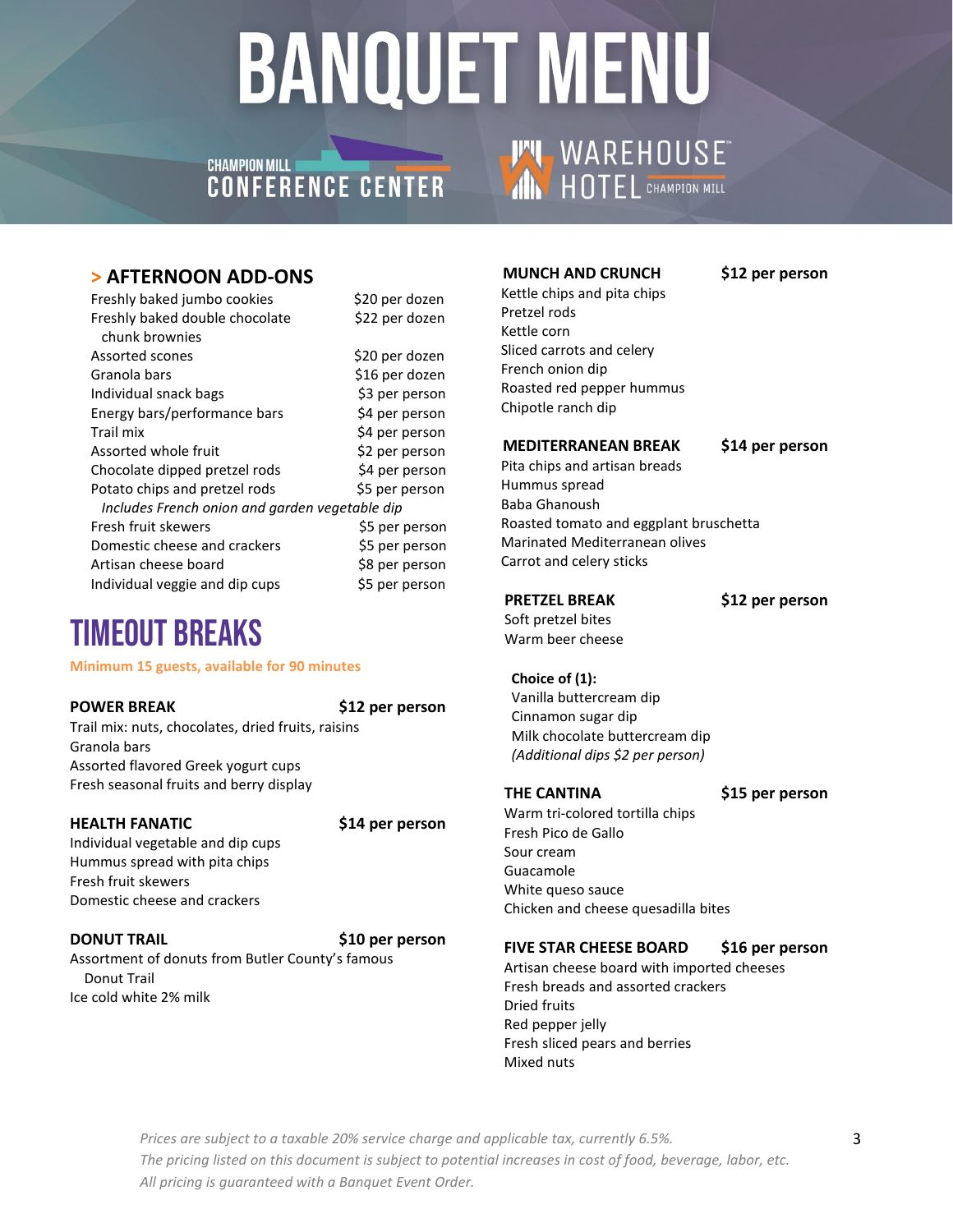## CHAMPION MILL **CHAMPION MILL**

## LUNCH

### **> SANDWICHES**

Served with fresh brewed coffee, decaffeinated coffee, herbal tea, iced tea

Sandwiches are served plated, with pickle spear and fresh baked cookies

#### **Choice of (1) side:**

Roasted vegetable orzo pasta salad Bacon cheddar potato salad Broccoli slaw Kettle chips Fresh seasonal fruits and berries

#### Add a cup of soup **\$3 per person**

#### **ULTIMATE VEGGIE \$15 per person**

Roasted red pepper hummus spread, baby spinach, tomato, portabella, mashed avocado, cucumber, bell peppers, and sprouts on Honey oat multigrain bread

**TURKEY BLT \$16 per person**

Slow roasted smoked turkey, bacon, tomato, lettuce, and herbed mayonnaise on Sourdough bread

#### **CROSS COURT CHICKEN \$17 per person**

Marinated chilled chicken breast, herbed goat cheese spread, confit marinated tomatoes, baby spinach, and bacon on Ciabatta bread

### **HARVEST CHICKEN SALAD \$15 per person**

Hand selected local greens topped with savory chicken salad, sliced apples and cheddar cheese on a butter croissant

**ITALIAN \$17 per person**

Imported sliced Italian meats, marinated roasted red peppers, sharp provolone, roasted tomato, and olive spread with tender greens on a ciabatta roll

### **> SALADS**

Served with fresh brewed coffee, decaffeinated coffee, herbal tea, iced tea

Salads are plated and served with rolls and butter

**BBG SALAD \$17 per person**

Tender greens, blackened chicken, roasted tri-colored beets, blackberries, orange segments, salted & toasted sunflower seeds and goat cheese crumbles, served with raspberry vinaigrette

#### **CHICKEN CAESAR SALAD \$17 per person**

**THE WAREHOUSE** 

Chopped Romaine lettuce, marinated grilled chicken, marinated confit tomatoes, black olives, a shower of parmesan cheese, sourdough croutons, served with classic Caesar dressing

**COBB SALAD \$17 per person**

Chopped iceberg lettuce with tomatoes, cucumbers, hardboiled egg, bacon, bleu cheese crumbles, and grilled chicken, served with avocado ranch or balsamic vinaigrette

#### **KENTUCKY BIBB SALAD \$15 per person**

Bibb lettuce, roasted pecans, bleu cheese crumbles, sliced strawberries, candied bacon, and croutons, served with bourbon vinaigrette

#### **ASIAN CHOPPED CHICKEN SALAD**

 **\$17 per person**

Chopped romaine lettuce, marinated chicken, purple cabbage, snow peas, green onions, shredded carrots, and fresh cilantro, served with Asian sesame dressing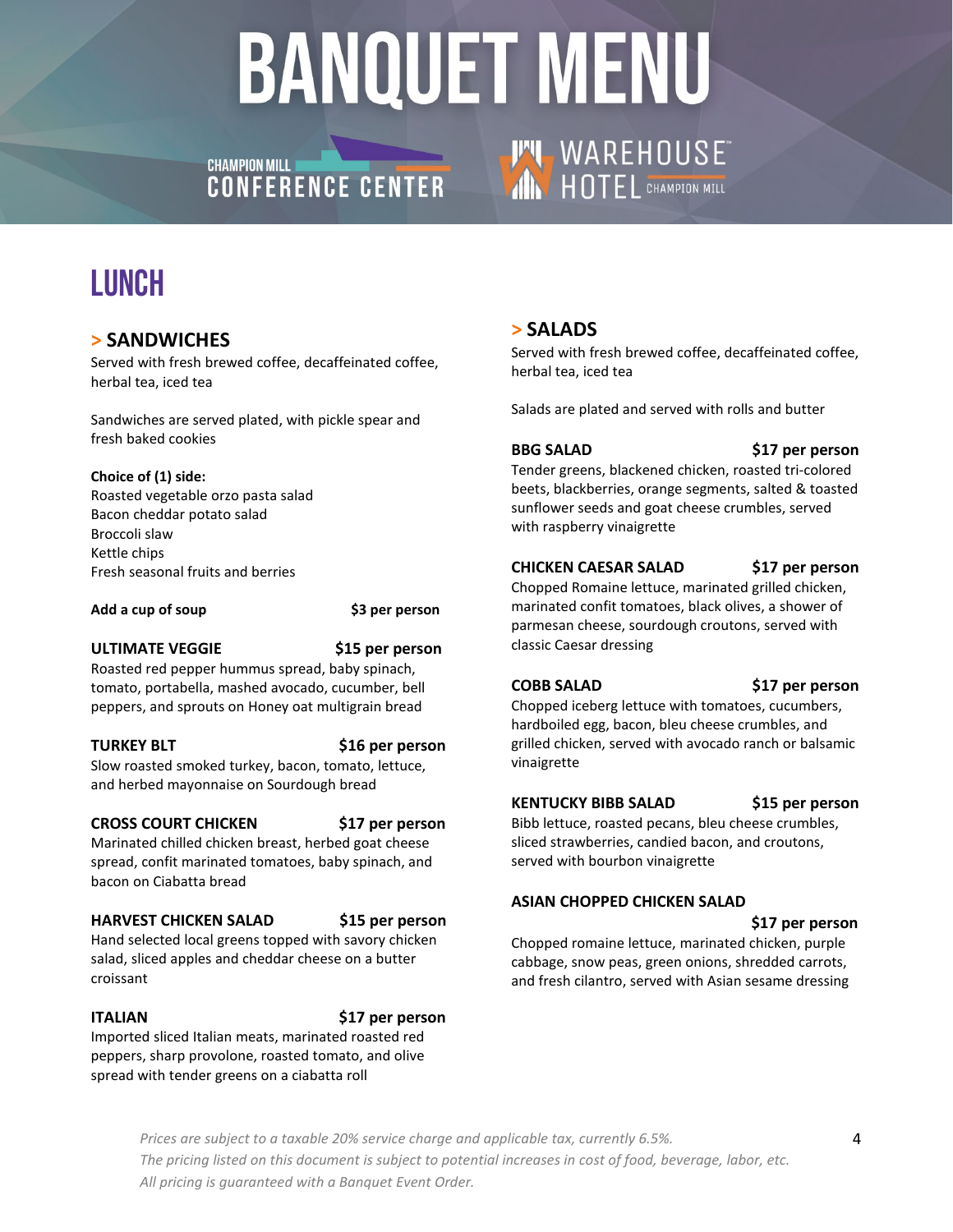## CHAMPION MILL **AND CHAMPION MILL**



### **> HOT LUNCHEONS**

Served with fresh brewed coffee, decaffeinated coffee, herbal tea, iced tea

Hot lunches are plated, served with fresh baked cookies

#### **BRUSCHETTA CHICKEN \$18 per person**

Marinated grilled chicken breast topped with roasted tomato-basil bruschetta, served with chef's pairing of starch and seasonal vegetable

#### **CHICKEN PICCATA \$18 per person**

Pan seared chicken breast topped with a light lemon & caper sauce, served with chef's pairing of starch and seasonal vegetable

#### **HONEY SOY MISO PORK MEDALLIONS**

#### **\$19 per person**

Sliced pork medallions served over a bed of steamed Jasmine rice, with sesame broccoli florets and a honey soy miso glaze

#### **BOURBON BROWN SUGAR FLANK STEAK \$21 per person**

Slow roasted sliced flank steak topped with a zesty bourbon brown sugar glaze, served with chef's pairing of starch and seasonal vegetable

#### **ATLANTIC SALMON \$20 per person**

Pan seared Atlantic salmon dusted with fragrant Moroccan spices, coconut scented steamed Jasmine rice and ratatouille compote

#### **SEAFOOD PASTA \$20 per person**

Shrimp and Scallops served in a garlic butter wine cream sauce, tossed in farfalle pasta, garnished with lemons and fresh parsley

#### **TUSCAN PORTOBELLO STUFFED MUSHROOM \$18 per person**

Roasted portobello mushroom brushed with virgin olive oil and topped with baby spinach, sun dried tomatoes, parmesan and fresh goat cheese

### **> BUFFET LUNCH**

#### **Minimum 25 guests**

Served with fresh brewed coffee, decaffeinated coffee, herbal tea, iced tea

#### **SOUTHERN BARBEQUE \$28 per person**

Petite sandwich rolls Corn bread with honey butter Champion Mill garden salad with ranch and balsamic vinaigrette Sweet barbeque, Carolina barbeque, and hot sauce Seasonal fruit cobbler

#### **Choice of (2) entrees:**

Slow roasted pulled pork Sliced pit beef BBQ chicken breast Smoked sausages

#### **Choice of (2) sides:**

Herb roasted redskin potatoes Baked Idaho or sweet potato Redskin potato salad Broccoli slaw Black eyed pea salad Seasonal market vegetables Macaroni and cheese Parmesan scalloped potatoes Campfire baked beans Braised collard greens Sweet corn

#### **REJUVENATE BUFFET \$25 per person**

Hummus and grilled pita breads Classic Caesar salad with shaved parmesan Fresh seasonal fruits and berries Cucumber, tomato, and feta salad Roasted eggplant Moroccan couscous Grilled chicken breast Honey lime grilled salmon with wild rice Lemon curd and raspberry dessert bars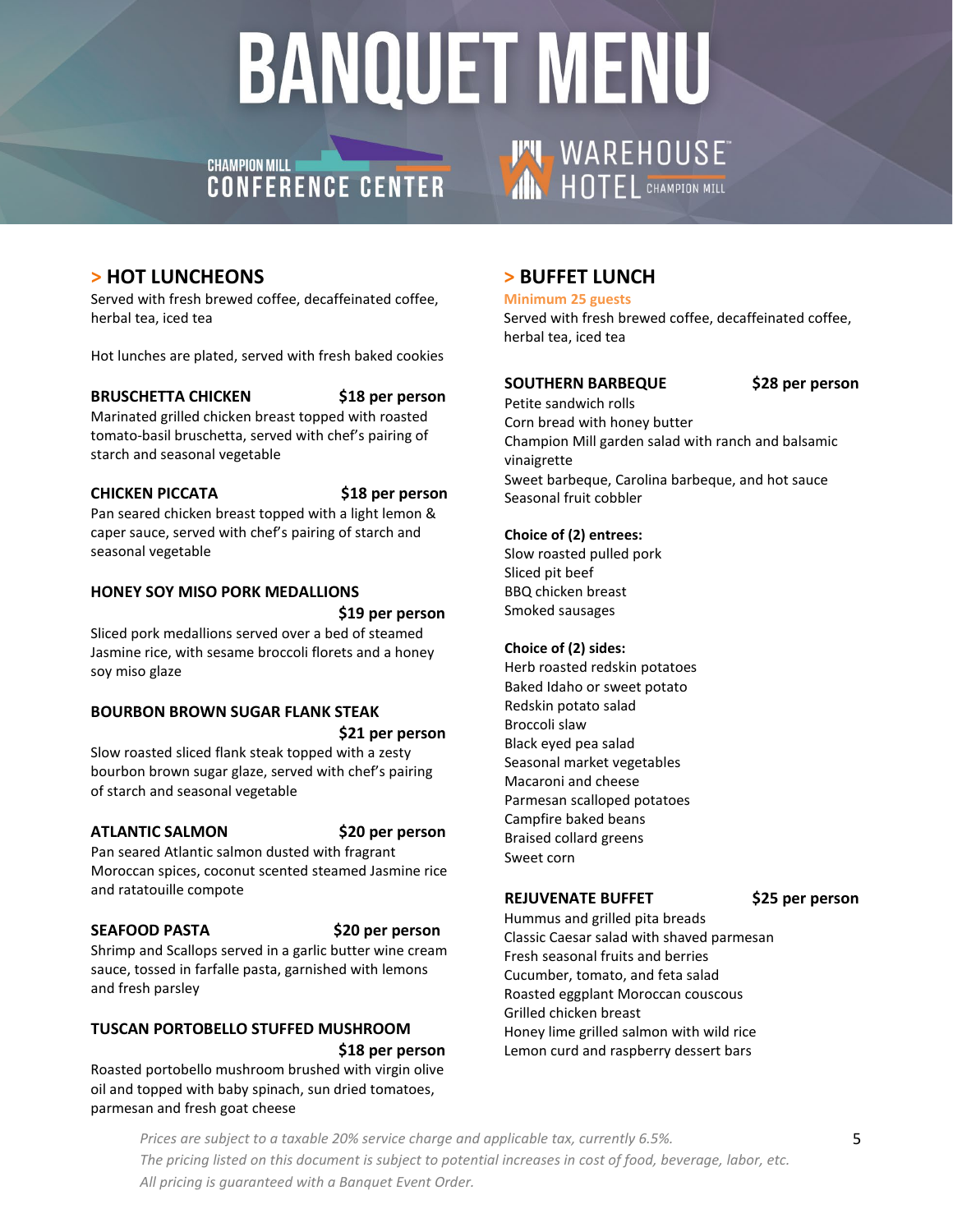## CHAMPION MILL **AND CHAMPION MILL**

#### **THE CHAMP BUFFET \$26 per person**

Champion Mill garden salad with ranch and balsamic vinaigrette Rolls and butter Fresh seasonal vegetables Roasted redskin potato salad

#### **Choice of (2) entrées:**

High Street herbed chicken Grilled salmon with lemon Bruschetta chicken Beef tips with mushroom demi Maple balsamic glazed pork loin Cheese tortellini with broccoli and garlic cream sauce

#### **Choice of (1) dessert:**

Freshly baked cookies and dessert bars Fresh seasonal fruits and berries

#### **THE B STREET DELI \$22 per person**

Champion Mill garden salad with ranch and balsamic vinaigrette Redskin potato salad Artisan breads and rolls Lemon squares

Build-your-own sandwich board: Smoked turkey, honey ham, roast beef, and hard salami Pepperjack, cheddar, American and swiss cheeses Lettuce, tomato, onion, pickles, mayonnaise, mustard

**Add a cup of soup \$3 per person** Chicken and wild rice or tomato bisque

#### **TAILGATE BUFFET \$29 per person**

**THE WAREHOUSE** 

#### **Choice of (2) entrees:**

Grilled chicken breast with a bourbon peach BBQ sauce Cincinnati metts and brats Italian beef sandwiches Coneys with chili, onion, mustard and shredded cheese Chicken wings (4 per guest) Smoked sausage

#### **Choice of (1) salad**:

Broccoli slaw Sweet vinegar slaw Redskin potato salad Champion Mill garden salad with ranch and balsamic vinaigrette Bowtie pasta salad

#### **Choice of (2) sides:**

Campfire baked beans Macaroni and cheese Seasonal vegetables Seasoned potato wedges Braised collard greens

#### **Choice of (1) dessert:**

Strawberry shortcake Seasonal fruit cobbler Banana pudding

#### **ITALIAN KITCHEN \$24 per person**

Classic Caesar salad with shaved parmesan Antipasto style toasted orzo salad Garlic bread sticks with pomodoro dipping sauce Grilled chicken Piccata Ricotta cheese ravioletti with garlic parmesan cream Basil pesto and grated parmesan cheese Roasted broccoli with garlic and olive oil Assorted dipped cannoli and Italian cream filled pastries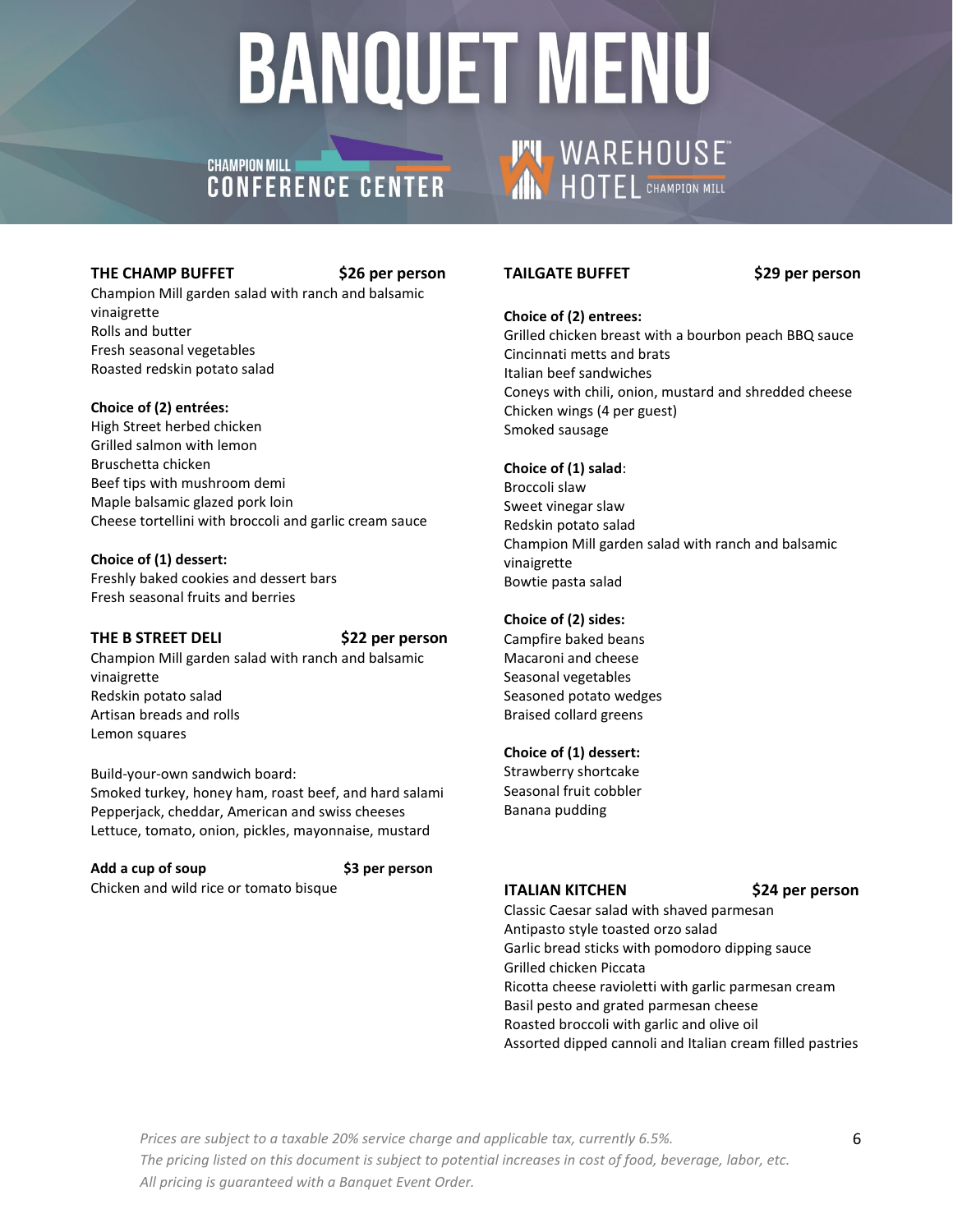## CHAMPION MILL **AND CHAMPION MILL**

#### **BAKED POTATO BAR \$24 per person**

Champion Mill garden salad with ranch and balsamic vinaigrette Rolls and butter Freshly baked dessert bars

#### **Choice of (1) soup:**

Chicken noodle Vegetable Italian wedding Broccoli and cheddar Beef barley

Jumbo Idaho baked potatoes Signature chili Grated cheese, chopped bacon, chives Broccoli florets, chopped onion Sour cream and whipped butter

#### **MEXICAN BUFFET \$23 per person**

Fiesta corn salad Tortilla chips and soft flour tortillas Simmered black beans Seasoned yellow rice Queso Blanco Shredded lettuce, shredded cheese Diced tomatoes, onions, jalapenos Lime sour cream Roasted tomatillo sauce Salsa fresca and guacamole Churros

**Choice of (1):** Cilantro lime marinated chicken Grilled mahi mahi Traditional taco ground beef Pineapple pulled pork

#### **Choice of 2 \$3 additional**

## **> LUNCH ON THE GO**

**THE WAREHOUSE** 

**Minimum 50 guests**

**Available at the conclusion of your meeting, or as vendor lunch \$17 per person**

#### **Served during meeting: Additional \$3 per person**

All box lunches include sandwich, condiments, bag of chips, bottled water, and a candy bar

**Choose (2) sandwiches for your group:**

#### **TURKEY BACON RANCH WRAP**

Roasted turkey breast, crisp bacon, cheddar cheese, lettuce and tomato, with mayo on the side

#### **CHAMPION CHICKEN CAESAR WRAP**

Grilled chicken breast, lettuce, parmesan cheese with Caesar dressing on the side

#### **CHICKEN SALAD**

House made homestyle chicken salad on a buttery croissant

#### **ITALIAN**

Imported sliced Italian meats, marinated roasted red peppers, sharp provolone, tender greens, roasted tomato, and olive spread on ciabatta roll

#### **ROAST BEEF**

Tender roast beef and cheddar cheese on a pretzel roll, served with horseradish mayo on the side

#### **ULTIMATE VEGGIE**

Roasted red pepper hummus spread, baby spinach, tomato, portabella mushrooms, mashed avocado, cucumber, bell peppers and sprouts on honey oat multigrain bread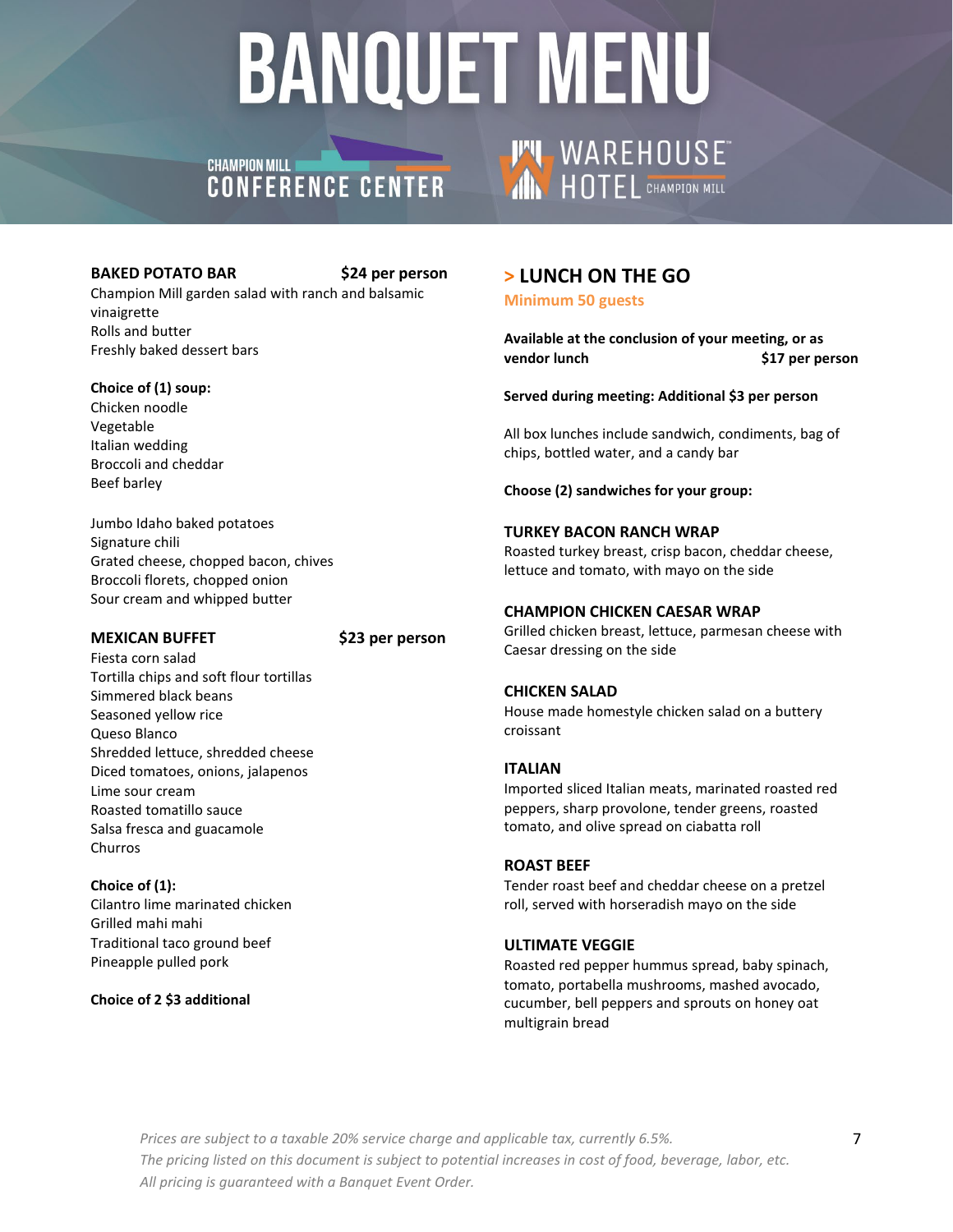## CHAMPION MILL **AND CHAMPION MILL**

## DINNERS

### **> PLATED DINNER**

All entrees served with your choice of salad and dessert, rolls and butter, fresh brewed coffee, decaffeinated coffee, herbal tea, iced tea

#### **Choice of (1) salad:**

#### **80 Acres**

Mixed organic blend with a honey champagne vinaigrette **Champion Mill Garden Salad**

Baby greens topped with golden raisins, sunflower seeds, julienne peppers, sliced roma tomatoes, served with choice of dressing

#### **Classic Caesar Salad**

Romaine, shaved parmesan, and herbed croutons

#### **Wedge Salad**

Iceberg wedge, blue cheese crumbles, bacon, chopped tomato, ranch dressing

#### **Spinach Salad**

Mushrooms, red onion, and warm bacon dressing

#### **B Street Salad**

Mixed greens, bleu cheese, walnuts, dried cranberries, sweet vinaigrette

#### **Choice of (1) dessert:**

New York cheesecake Tiramisu Red velvet cake Chocolate tuxedo cake Strawberry shortcake

#### **ROSEMARY DIJON CHICKEN \$29 per person**

Roasted chicken breast served with scalloped potatoes and roasted broccoli

#### **CHICKEN SALTIMBOCCA \$29 per person**

Chicken breast filled with prosciutto and fontina cheese, sage & marsala scented demi- glace, served with roasted garlic Yukon gold mashed potatoes and fresh asparagus

#### **SAVORY HERB RUBBED STATLER CHICKEN**

**THE WAREHOUSE** 

#### **\$29 per person**

Marinated and herbed rubbed chicken served with buttermilk whipped Yukon gold potatoes and fresh baby vegetables

#### **SLOW ROASTED BONELESS BEEF SHORT RIBS \$35 per person**

Rich cabernet demi-glace, served with whipped Yukon gold potatoes and roasted French green beans

#### **GRILLED FILET MIGNON \$37 per person**

7oz filet with a port wine demi-glace and forest mushroom compote, served with parmesan scalloped potatoes and fresh asparagus

**HONEY SOY FLANK STEAK \$35 per person**

Grilled flank steak, roasted redskin potatoes and roasted green beans

#### **PAN SEARED ATLANTIC SALMON \$32 per person**

Pan seared fillet with a roasted tomato and tarragon compound butter, served with creamy vegetable studded risotto and fresh baby vegetables

#### **HOUSE MADE CRAB CAKES** \$36 per person

House made with a citrus beurre blanc, served with wild rice and French green beans

#### **PORK TENDERLOIN \$29 per person**

Grilled medallions with an apple cider demi-glace, served with sweet potato spoon bread and roasted Brussels sprouts

#### **VEGETARIAN BAKED MOUSSAKA \$28 per person**

Layers of garden-fresh zucchini, yellow squash, eggplant, and fire roasted peppers, blended with Romano cheese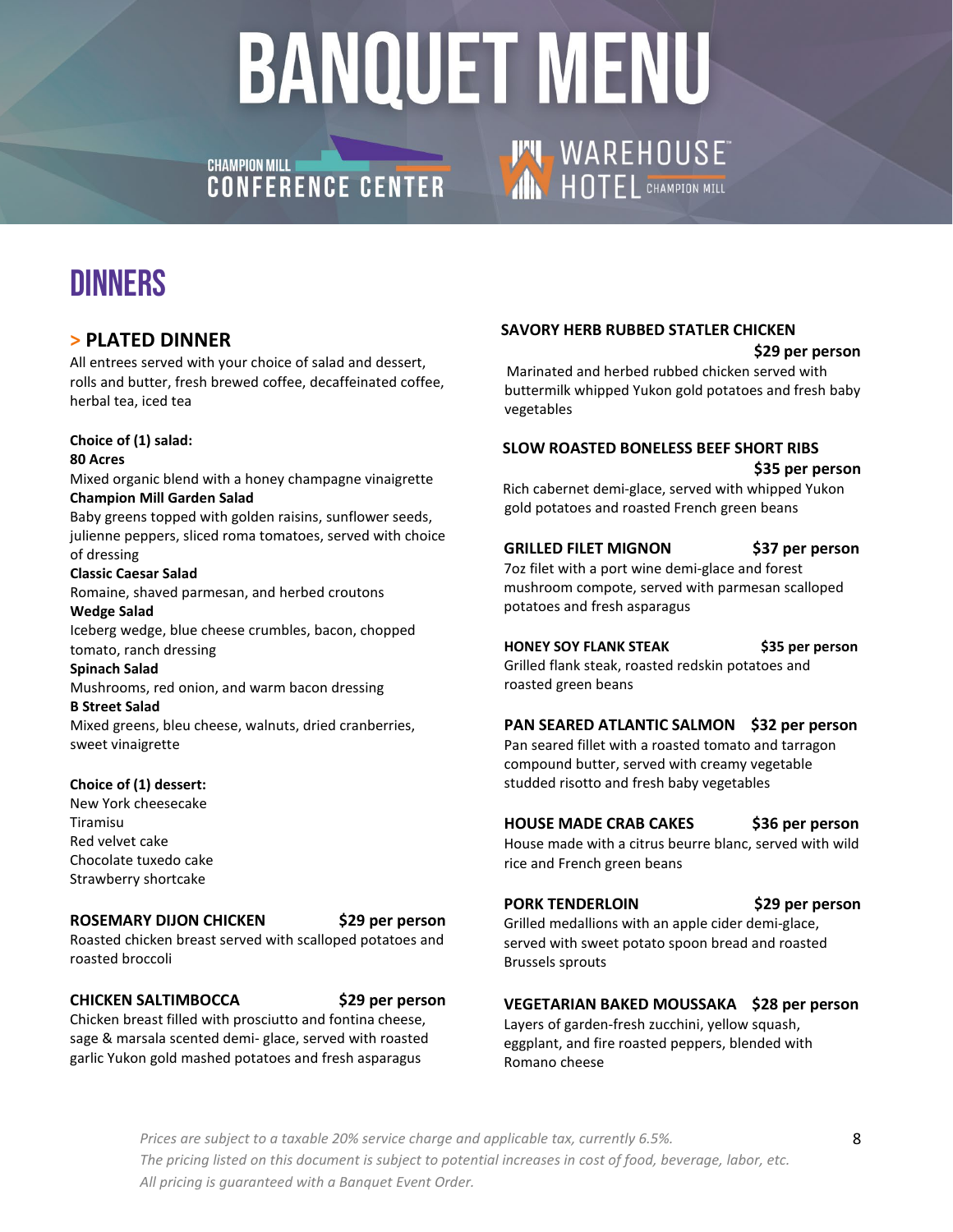## CHAMPION MILL **AND CHAMPION MILL**

#### **BARBEQUE BUFFET \$32 per person**

**THE WAREHOUSE** 

Petite sandwich rolls Corn bread with honey butter Crisp cole slaw Italian antipasto salad Sweet barbeque, Carolina barbeque, and hot sauce

#### **Choice of (2) entrees:**

House smoked chicken Smoked beef brisket Slow roasted pulled pork Grilled sausages

#### **Choice of (2) sides:**

Herb roasted redskin potatoes Baked Idaho or sweet potato Redskin potato salad Black eyed pea salad Broccoli slaw Seasonal market vegetables Macaroni and cheese Campfire baked beans Braised collard greens Sweet corn Parmesan scalloped potatoes

#### **Choice of (1) dessert:**

Strawberry shortcake Seasonal fruit cobbler Banana pudding

#### THE CHEF'S TABLE Seasonal pricing

Artisan seasonal salad Warm rolls and butter A cup of house made soup Chicken and wild rice, tomato bisque or barley beef Slow roasted prime rib au jus with creamy horseradish sauce (includes carver fee) Garlic buttered mushrooms Season's fresh vegetable Dauphinoise potatoes Chef's signature dessert, designed for your event

### **> BUFFET DINNERS**

**Minimum 25 guests** Served with fresh brewed coffee, decaffeinated coffee, herbal tea, and iced tea

#### **THE HAMILTONIAN \$36 per person**

Rolls and butter Seasonal fresh vegetables Assorted cakes, pies and bars

**Choice of (2) salads:** Champion Mill garden salad with ranch and balsamic vinaigrette Orzo pasta salad with spinach, feta cheese and a lemon dill dressing Tomato, cucumber and red onion salad with a basil balsamic vinaigrette Traditional broccoli salad

### **Choice of (2) Entrees:**

**Chicken Florentine** Chicken breast with sauteed spinach in a white wine cream sauce, with roasted potatoes **Rosemary Dijon Chicken** Chicken breast with a Dijon sauce, served with roasted redskin potatoes **Chicken Parmesan** With penne pasta **Smoked Beef Brisket** With roasted fingerling potatoes **Oven Roasted London Broil** With dauphinoise potatoes **Orecchiette Pasta**  Tossed with grilled Italian sausage and broccoli in a fire roasted red pepper and tomato cream sauce **Maple Miso Glazed Pork Loin**  With stir fry vegetables and ginger scallion steamed jasmine rice **Chive & Butter Crumb topped Cod** Topped with a citrus beurre blanc, with wild rice pilaf **Orecchiette Pasta Shrimp Jambalaya**

Chicken, andouille and bay shrimp with zesty tomatoes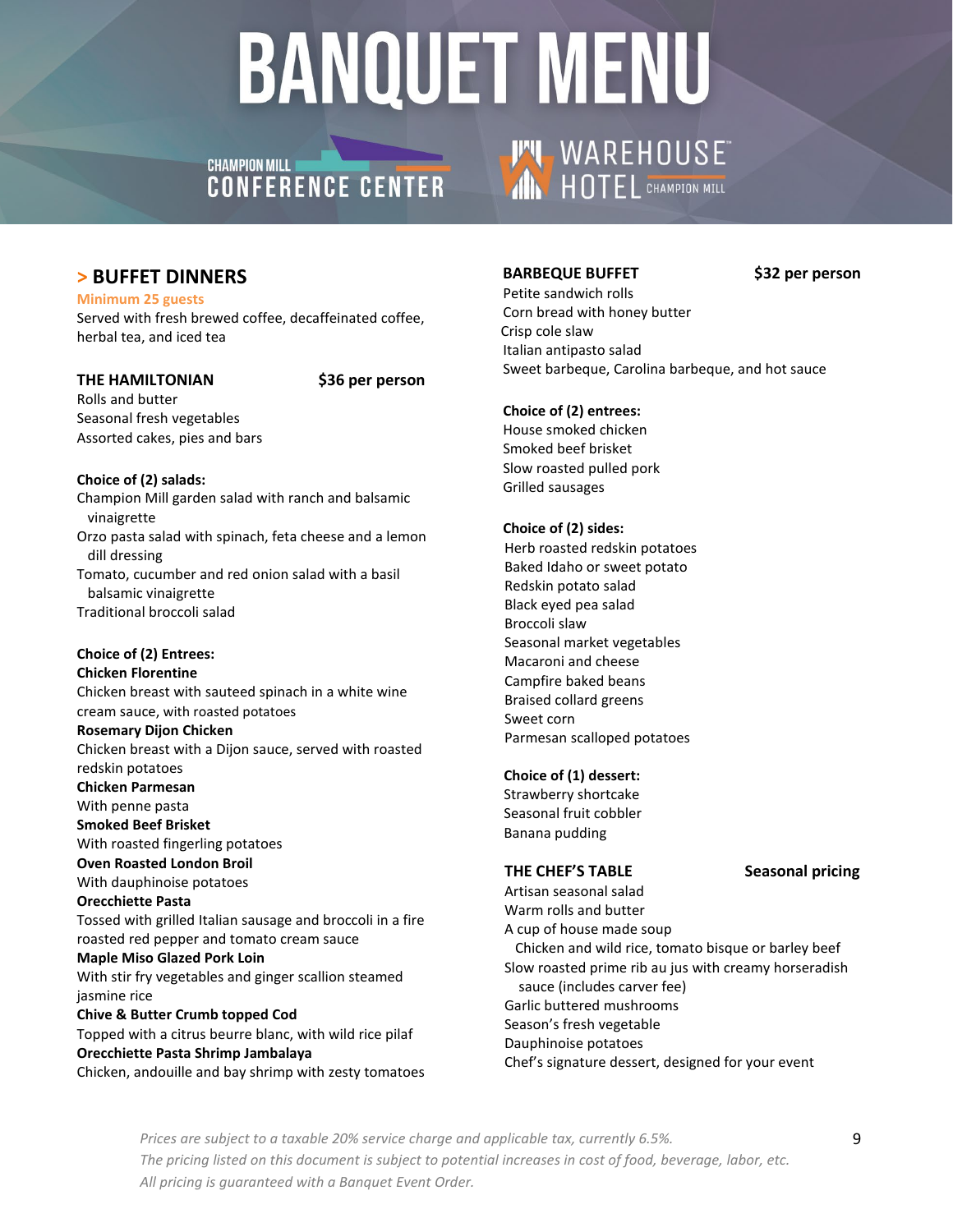**CHAMPION MILL CHAMPION MILL**<br>**CONFERENCE CENTER** 

# **THE WAREHOUSE**

## **RECEPTION**

**Plan 6-8 pieces per person for a reception Plan 10-14 pieces per person as a dinner**

### **> CHILLED APPETIZERS**

**Priced per 50 pieces unless otherwise noted Display items guarantee must equal total guest count**

| <b>VEGETABLE &amp; HUMMUS TRIO</b><br>Displayed with grilled pita and fresh vegetables | \$6 per person  | <b>SMOKED SALMON</b><br>With herbed cream cheese on toast points           | \$150 per or |
|----------------------------------------------------------------------------------------|-----------------|----------------------------------------------------------------------------|--------------|
| <b>Southwestern Hummus</b>                                                             |                 |                                                                            |              |
| Black beans, chipotle pepper, lime juice, cilantro and cumin<br><b>Edamame Hummus</b>  |                 | <b>SEARED AHI TUNA</b><br>Served on wonton chips with sweet soy and wasabi | \$150 per or |
| Edamame, tahini, olive oil, lemon juice and garlic<br><b>Ranch Hummus</b>              |                 | drizzle                                                                    |              |
| Chickpeas, Greek yogurt, dried parsley, garlic salt and dill                           |                 | <b>CRANBERRY ALMOND CHICKEN SALAD</b>                                      |              |
|                                                                                        |                 | On grilled baguette                                                        | \$100 per o  |
| <b>GOURMET CHEESE BOARD</b>                                                            | \$6 per person  |                                                                            |              |
| Assorted cheeses, crackers, grapes and berries                                         |                 | <b>ASPARAGUS WRAPPED IN PROSCUITTO</b>                                     |              |
|                                                                                        |                 |                                                                            | \$100 per o  |
| <b>FRESH FRUIT AND BERRY DISPLAY</b>                                                   | \$6 per person  |                                                                            |              |
|                                                                                        |                 | DEVILED EGG WITH GRILLED ARTICHOKE AND                                     |              |
| <b>ANTIPASTO BOARD</b>                                                                 | \$8 per person  | <b>OLIVE TAPENADE</b>                                                      | \$80 per o   |
| Selection of roasted vegetables, smoked meats and                                      |                 |                                                                            |              |
| cheeses served with baguette                                                           |                 |                                                                            |              |
|                                                                                        |                 | <b>MINI SANDWICH TRAY</b>                                                  | \$100 per o  |
|                                                                                        |                 | An assortment of mini sandwiches                                           |              |
| <b>COMBINATION CHEESE, FRUIT, AND VEGETABLE</b>                                        |                 |                                                                            |              |
| <b>BOARD</b>                                                                           | \$8 per person  |                                                                            |              |
| Served with crackers and dips                                                          |                 |                                                                            |              |
| <b>CAPRESE SKEWERS</b>                                                                 | \$150 per order |                                                                            |              |
| Tomato basil skewers drizzled with balsamic glaze                                      |                 |                                                                            |              |
| <b>CHARCUTERIE KABOB</b>                                                               | \$125 per order |                                                                            |              |
| Cured meats, cheeses, and vegetables                                                   |                 |                                                                            |              |
| INDIVIDUAL VEGETABLE AND DIP CUPS                                                      |                 |                                                                            |              |

Served with ranch dressing **\$100 per order** 

*Prices are subject to a taxable 20% service charge and applicable tax, currently 6.5%. The pricing listed on this document is subject to potential increases in cost of food, beverage, labor, etc. All pricing is guaranteed with a Banquet Event Order.* 

\$150 per order

\$150 per order

\$100 per order

 **\$100 per order**

\$80 per order

\$100 per order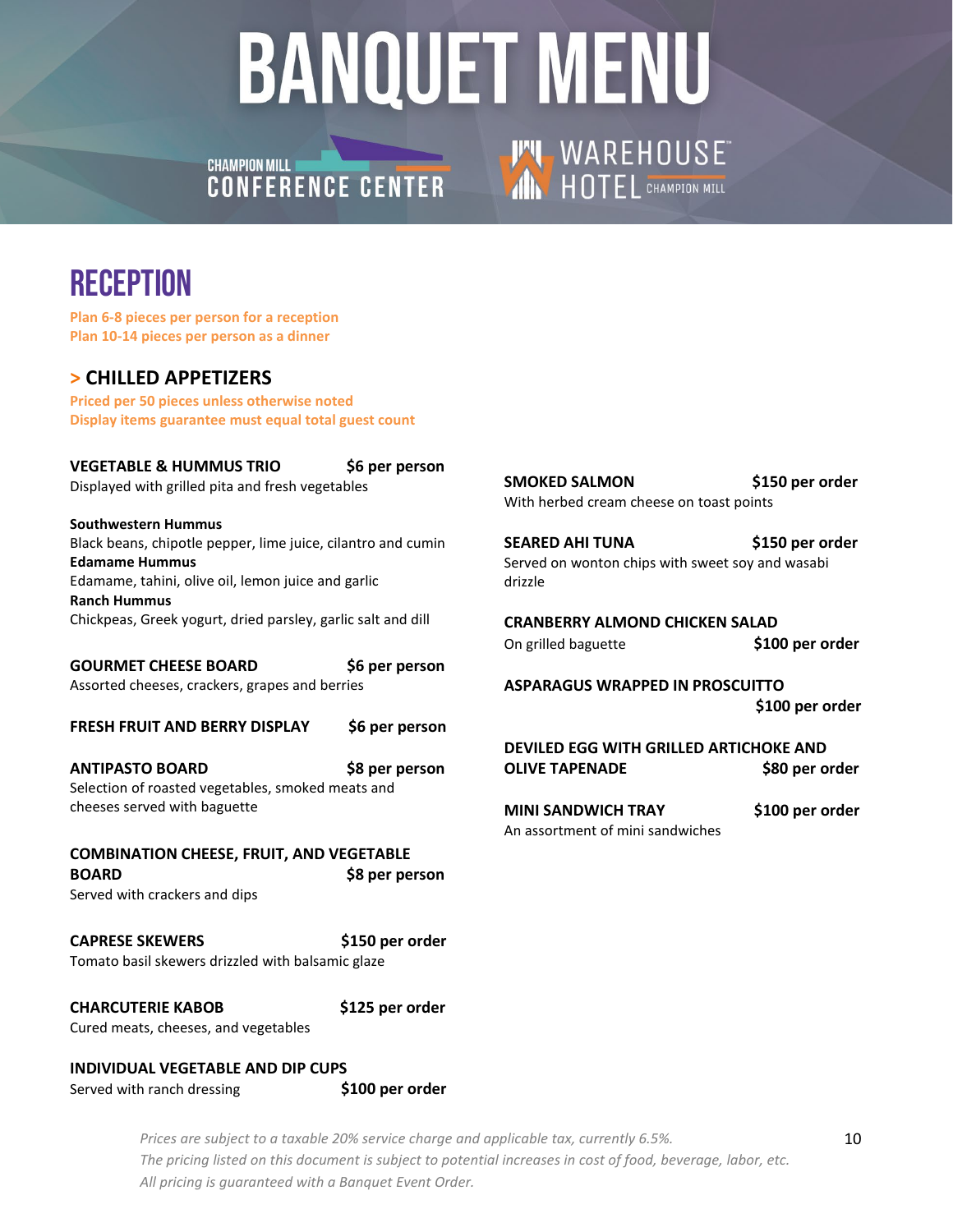## CHAMPION MILL **CHAMPION MILL**

# **THE WAREHOUSE**

#### **> HOT APPETIZERS**

**Priced per 50 pieces unless otherwise noted**

| <b>CHICKEN TERIYAKI</b><br>With cucumber wasabi dressing                        | \$100 per order | <b>CHICKEN POTSTICKERS</b><br>With ponzu dipping sauce                                                                              | \$100 per order |
|---------------------------------------------------------------------------------|-----------------|-------------------------------------------------------------------------------------------------------------------------------------|-----------------|
| <b>VEGETARIAN RATATOUILLE TART</b><br>With pesto sauce                          | \$100 per order | <b>SMOKE GOUDA ARANCINI</b><br>On a roasted tomato tarragon coulis                                                                  | \$100 per order |
| <b>SHAVED BEEF SLIDERS</b><br>With cheese, onions and marinara                  | \$150 per order | <b>ITALIAN MUSHROOM, PEPPER AND ONION FILLED</b><br><b>BABY BELLA MUSHROOMS</b><br>With a parmesan crisp                            | \$100 per order |
| <b>ROASTED TURKEY SLIDERS</b><br>With cranberry compote                         | \$150 per order | <b>COCONUT SHRIMP</b><br>Mango and sweet bourbon dipping sauce                                                                      | \$150 per order |
| <b>MINI MEATBALLS</b><br>All beef meatballs with sweet & sour OR marinara sauce | \$80 per order  | <b>GENERAL TSO'S CHICKEN WONTON CUPS</b>                                                                                            |                 |
| <b>MINI CRAB CAKES</b><br>Served with tartar sauce                              | \$100 per order | With Napa cabbage slaw                                                                                                              | \$100 per order |
| <b>BUFFALO CHICKEN EMPANADAS</b><br>With blue cheese sauce                      | \$100 per order | > THE CHAMPIONS RECEPTION                                                                                                           |                 |
| <b>ENGLISH CHEDDAR MINI GRILLED CHEESE AND</b>                                  |                 | <b>Minimum 25 guests</b>                                                                                                            | \$42 per person |
| <b>TOMATO SOUP SHOOTERS</b>                                                     | \$100 per order | Appetizers refreshed for 60 minutes                                                                                                 |                 |
| <b>VEGGIE SPRING ROLLS</b><br>Served with sweet and sour dipping sauce          | \$80 per order  | Two hours of domestic beer and house wine<br>Fruit and cheese display with breads and crackers<br>Individual vegetable and dip cups |                 |
| <b>BEEF TENDERLOIN EN CROUTE</b><br>Served with horseradish cream               | \$150 per order | Carved round of beef or turkey<br>Chef's selection of 5 hot appetizers<br>Mini-dessert display                                      |                 |
| <b>GORGONZOLA, WALNUT AND BRANDIED PEAR</b><br><b>CROSTINI</b>                  | \$100 per order | Add house brand cocktails                                                                                                           | \$7 per person  |
| BUFFALO CHICKEN DIP IN PHYLLO \$100 per order                                   |                 |                                                                                                                                     |                 |
| <b>BLACK BEAN CAKE</b><br>With chipotle lime crema                              | \$100 per order |                                                                                                                                     |                 |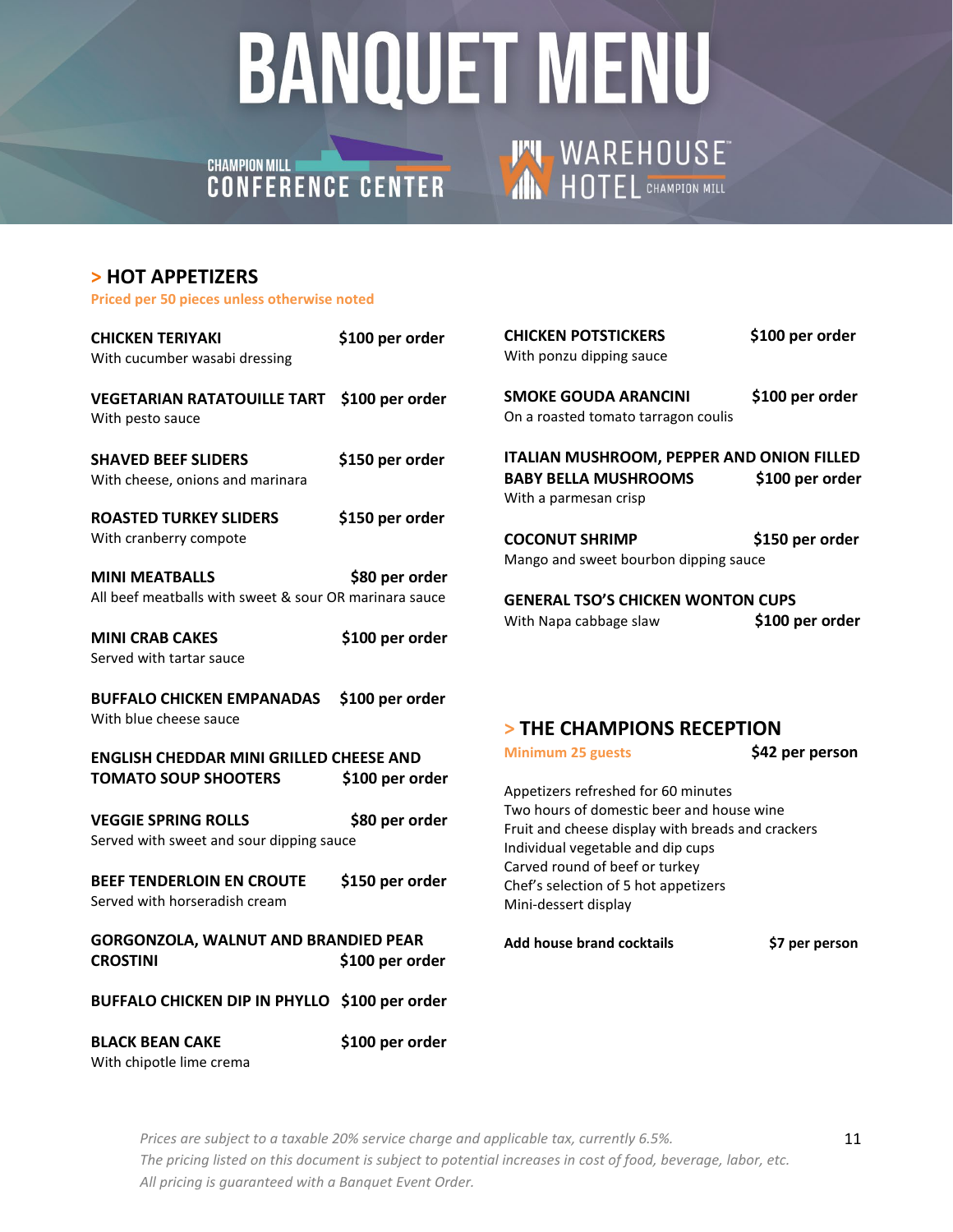## CHAMPION MILL **AND CHAMPION MILL**

### **> RECEPTION STATIONS**

**Minimum 30 guests Served for 90 minutes**

Stations are displayed, or add attendant (\$75 per attendant, 1 per 50 guests)

#### **GRILLED CHEESE STATION \$12 per person**

Creamy brie, cherry chutney and orange blossom honey on sourdough

Aged cheddar with tomato and bacon jam on multigrain bread

Apples, caramelized onions, and muenster cheese on grilled Italian bread

#### **TATER TOT STATION \$13 per person**

**Maximum 100 guests\***  Crispy tater tots *Toppings: Chopped bacon, warm queso, scallions, pico de gallo, shredded cheddar cheese, sour cream, sriracha ketchup, ranch dressing* \*Mashed potato station available for groups over 100

#### **Choose (1) for \$2 per person**

Pulled pork Fajita spiced ground beef Traditional chili

#### **FAJITA STATION \$15 per person**

Cilantro lime marinated chicken Traditional taco ground beef Warm flour tortillas Tri-colored tortilla chips Spicy queso *Toppings: Sauteed peppers and onions, guacamole, sour cream, shredded cheddar cheese, pickled red onions, jalapenos, and salsa*

#### **Add Adobo Shrimp \$3 per person**

#### **SALAD STATION \$13 per person**

80 Acres mixed greens Diced grilled chicken and ham

**THE WAREHOUSE** 

*Toppings: Cucumbers, carrots, tomatoes, chopped eggs, beets, chickpeas, chopped bacon, mushrooms, broccoli, peppers, cheddar cheese, parmesan cheese, bleu cheese crumbles*

Ranch, balsamic vinaigrette, and bleu cheese dressings

#### **PASTA STATION \$16 per person**

Penne pasta and cheese ravioletti Pomodoro, sage & garlic parmesan cream, and warm olive oil & rustic herb sauce Fresh garlic bread sticks *Toppings: Sliced sweet Italian sausage, grilled chicken, bacon, caramelized onions, sauteed peppers, wilted baby spinach, roasted forest mushrooms, basil pesto & dried tomatoes, assorted cheeses*

#### **RICE & NOODLE BOWL STATION \$16 per person**

White rice or brown rice Asian noodles Chicken, pork or marinated beef  *Toppings: cabbage, carrots, spring onions, broccoli florets, wilted greens, pepper strips, hard boiled eggs, bean sprouts, pickled ginger, sweet and sour cucumbers, pineapple ginger teriyaki, coconut korma, honey and soy sauces*

**CHILI STATION \$15 per person** 

Mini coney hot dogs Spaghetti *Toppings: Cincinnati chili, cheddar cheese, mustard, onions, hot sauce & oyster crackers*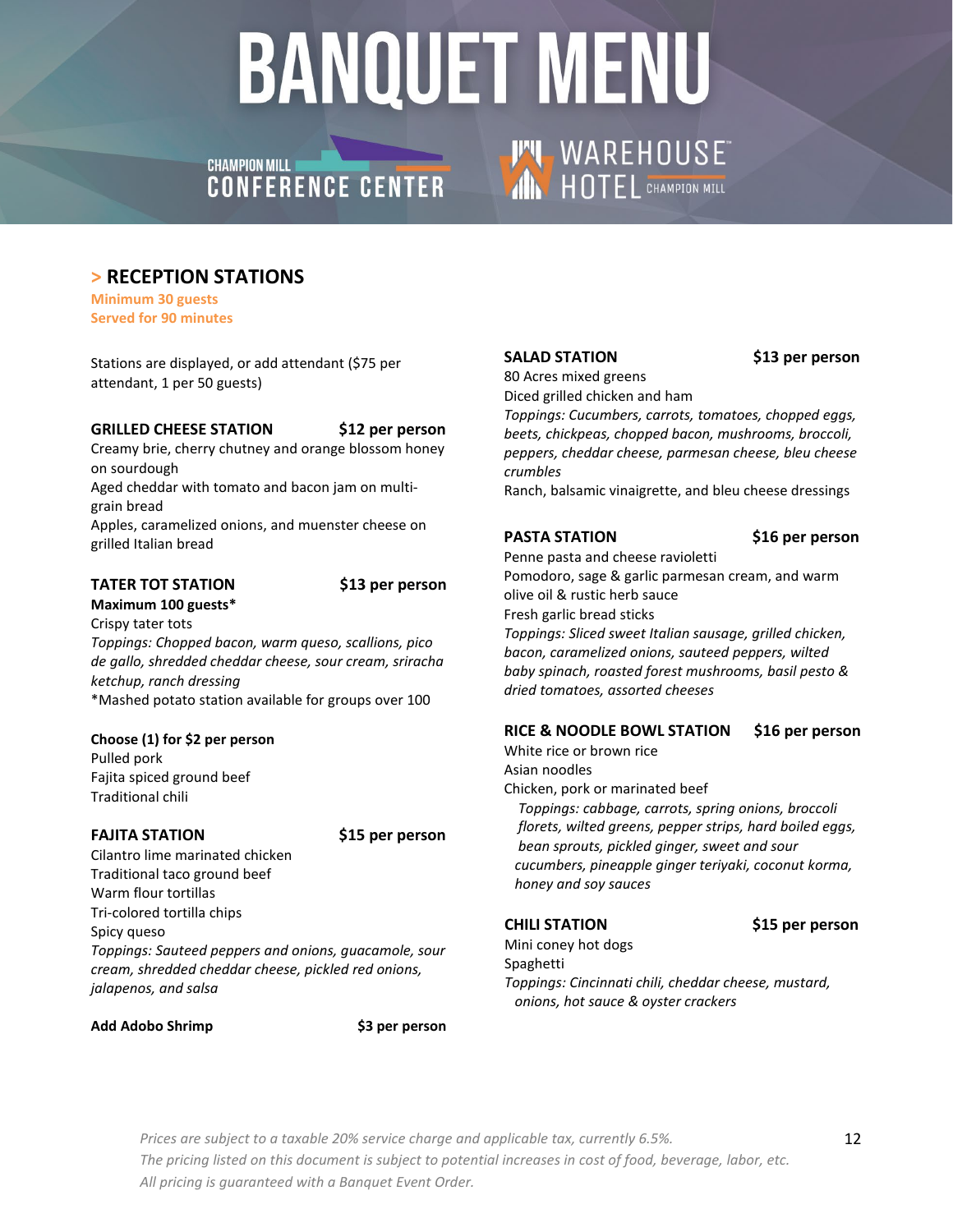### **CHAMPION MILL CHAMPION MILL<br>CONFERENCE CENTER**

### **> CARVING STATIONS**

**Station requires an attendant at \$75** 

**SLOW ROASTED TURKEY \$185, serves 25 people** With fresh cranberry relish, warm rolls peppercorn

#### **SMOKED HAM**

**\$150, serves 25 people** With spicy mustard and pineapple chutney and warm artisan rolls

#### **HERBED TENDERLOIN OF BEEF \$300, serves 25 people** Served with warm artisan rolls

**SMOKED BRISKET \$300, serves 25 people** With BBQ sauce and warm artisan rolls

#### **PRIME RIB Market Price**  With horseradish au jus and warm artisan rolls

#### **PORK LOIN \$150, serves 25 people** With apricot glaze and balsamic glaze and served with warm artisan rolls

### **> DESSERT DISPLAYS**

**THE WAREHOUSE** 

**ASSORTED MINIATURE CHEESECAKES AND SEASONAL MOUSSE PARFAITS \$6 per person**

**ASSORTED DECADENT CHOCOLATE AND FRUIT PETIT FOURS \$6 per person**

**ASSORTED MACAROONS, COOKIES, AND CHOCOLATE DIPPED RICE KRISPY TREATS \$6 per person**

#### **ICE CREAM SUNDAE BAR \$5 per person**

**Station requires an attendant at \$75 (1 per 50 guests)** Vanilla Bean and Chocolate Ice cream Waffle cones Toppings: M&M's, sprinkles, Oreos, marshmallows, peanuts, cherries, whipped cream, chocolate syrup and caramel sauce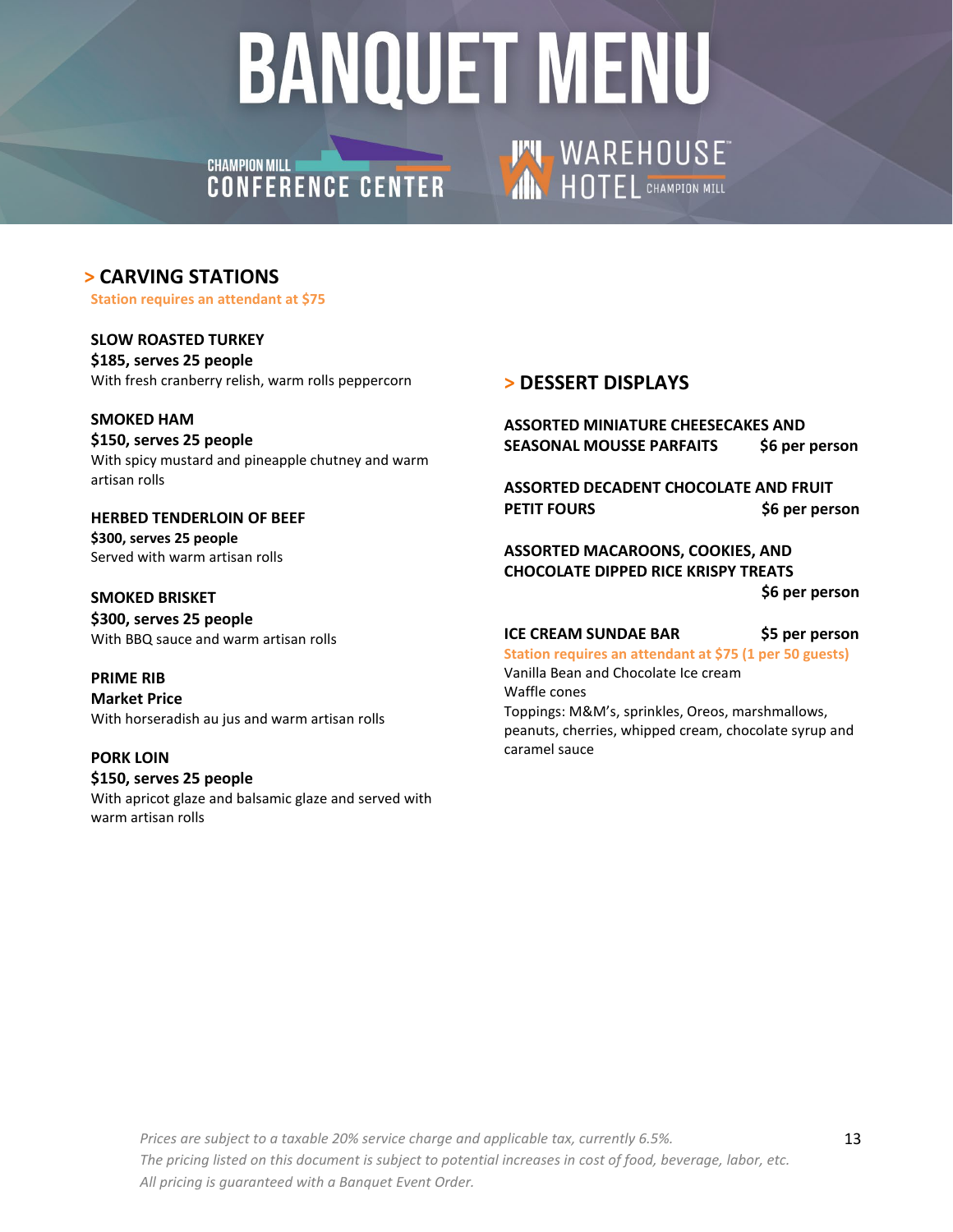**THE WAREHOUSE** 

## CHAMPION MILL **CHAMPION MILL**

## BAR

| > PRICED PER DRINK<br><b>Bartender fee applies to all banquet bars</b><br>\$75 per bartender for 4 hours, 1 bartender for<br>every 50 guests<br><b>HOUSE SELECTION</b> |               | <b>HOUSE MIXED DRINKS</b><br>Vodka (Smirnoff)<br>Gin (New Amsterdam)<br>Light Rum (Cruzan)<br>Spiced Rum (Cruzan)<br>Bourbon & Whiskey (Jim Beam, Evan Williams,<br>Seagram's 7)<br>Scotch (Lauders) | \$7 each                          |
|------------------------------------------------------------------------------------------------------------------------------------------------------------------------|---------------|------------------------------------------------------------------------------------------------------------------------------------------------------------------------------------------------------|-----------------------------------|
| <b>DOMESTIC BEER</b>                                                                                                                                                   | \$5 each      | Tequila (Margaritaville Gold)                                                                                                                                                                        |                                   |
| Coors                                                                                                                                                                  |               |                                                                                                                                                                                                      |                                   |
| Coors Light                                                                                                                                                            |               | <b>PREMIUM MIXED DRINKS</b>                                                                                                                                                                          | \$8 each                          |
| Miller                                                                                                                                                                 |               | Vodka (Tito's)                                                                                                                                                                                       |                                   |
| Miller Lite                                                                                                                                                            |               | Gin (Tanqueray)                                                                                                                                                                                      |                                   |
| Michelob Ultra<br>Non-alcoholic beer                                                                                                                                   |               | Light Rum (Captain Morgan)                                                                                                                                                                           |                                   |
|                                                                                                                                                                        |               | Spiced Rum (Captain Morgan)                                                                                                                                                                          |                                   |
| <b>IMPORT/CRAFT BEER</b>                                                                                                                                               | \$6 each      | Bourbon & Whiskey (Jack Daniels, Jim Beam, Makers                                                                                                                                                    |                                   |
| <b>Blue Moon</b>                                                                                                                                                       |               | Mark)                                                                                                                                                                                                |                                   |
| Stella Artois                                                                                                                                                          |               | Scotch (Dewar's)                                                                                                                                                                                     |                                   |
| Corona                                                                                                                                                                 |               | Tequila (Jose Cuervo)                                                                                                                                                                                |                                   |
| Hard seltzer                                                                                                                                                           |               |                                                                                                                                                                                                      |                                   |
| Municipal Brew Works IPA                                                                                                                                               |               |                                                                                                                                                                                                      |                                   |
|                                                                                                                                                                        |               | > BAR PACKAGES                                                                                                                                                                                       |                                   |
| <b>WINE</b>                                                                                                                                                            | \$6 per glass |                                                                                                                                                                                                      |                                   |
| Chardonnay                                                                                                                                                             |               |                                                                                                                                                                                                      |                                   |
| Pinot Grigio                                                                                                                                                           |               | <b>BEER AND WINE ONLY</b>                                                                                                                                                                            |                                   |
| Rose'                                                                                                                                                                  |               | First hour                                                                                                                                                                                           | \$12 per person                   |
| Cabernet Sauvignon                                                                                                                                                     |               | Each additional hour                                                                                                                                                                                 | \$4 per person                    |
| Merlot                                                                                                                                                                 |               |                                                                                                                                                                                                      |                                   |
|                                                                                                                                                                        |               | BEER, WINE, AND HOUSE MIXED DRINKS                                                                                                                                                                   |                                   |
| <b>Assorted Pepsi Products</b>                                                                                                                                         | \$3 each      | First hour                                                                                                                                                                                           | \$14 per person                   |
|                                                                                                                                                                        |               | Each additional hour                                                                                                                                                                                 | \$7 per person                    |
|                                                                                                                                                                        |               | BEER, WINE AND PREMIUM MIXED DRINKS                                                                                                                                                                  |                                   |
|                                                                                                                                                                        |               | First hour                                                                                                                                                                                           |                                   |
|                                                                                                                                                                        |               | Each additional hour                                                                                                                                                                                 | \$16 per person<br>\$8 per person |
|                                                                                                                                                                        |               |                                                                                                                                                                                                      |                                   |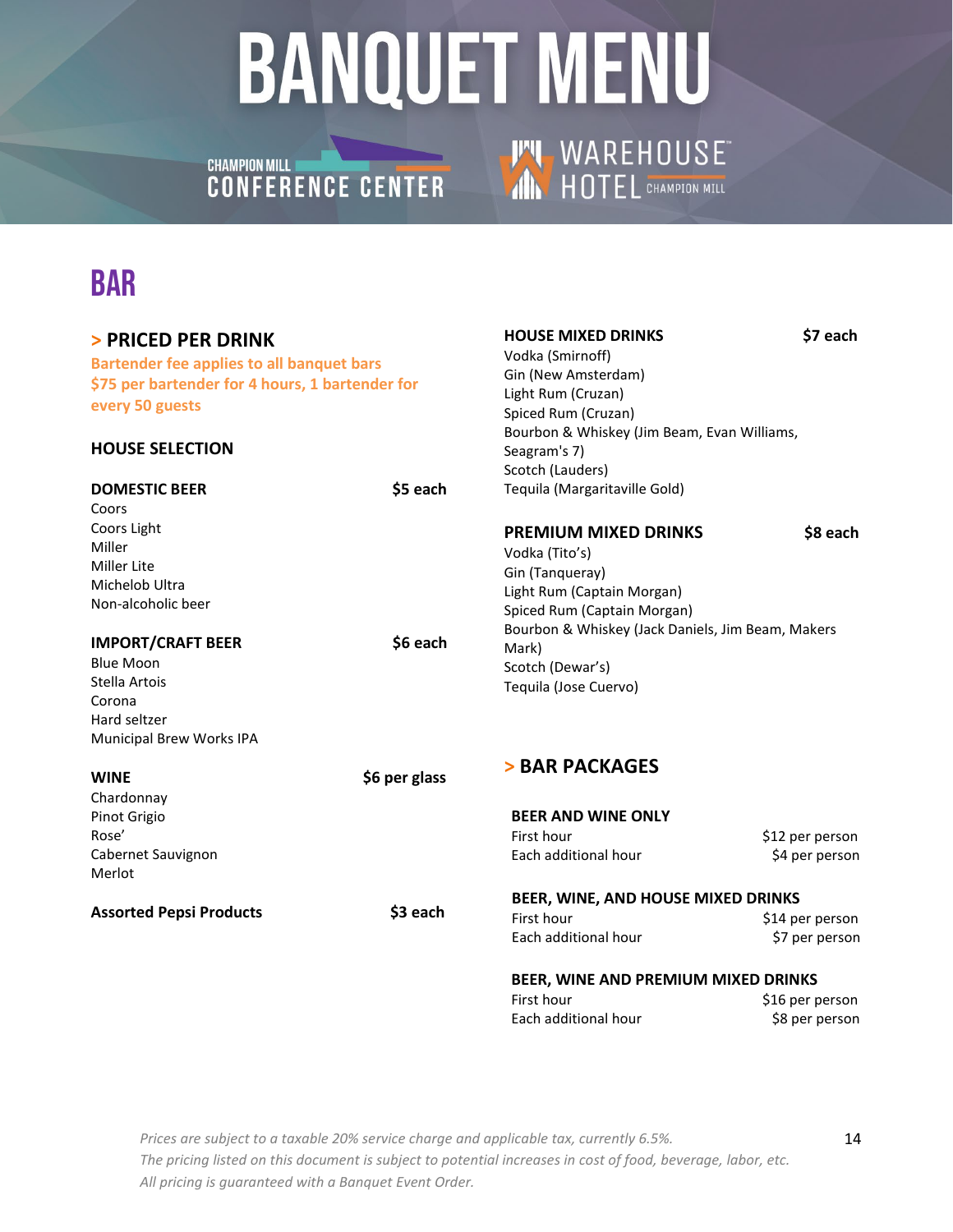## **BANQUET MENU THE WAREHOUSE CHAMPION MILL** CHAMPION MILL **CONTER**

## BANQUET TERMS & CONDITIONS

We look forward to serving you, your associates and guests and are eager to assist you in preparing for a successful meeting or special occasion. By booking an event with us, you are agreeing to the below policies:

#### **BANQUET MENUS**

Final banquet menus, room arrangements, and all other details with respect to your function are due to the Catering Department at least 3 weeks prior to your scheduled function date. Due to food order requirements and staffing, all food and beverage details and revisions must be 100% final no later than 5 business days prior to your function. Menus and changes received within 5 business days of event will result in a 10% pricing surcharge.

All food and beverage must be purchased through the Champion Mill Conference Center. No outside items may be brought into any meeting room or additional fees will apply (equal to CMCC's pricing of same items). Custom menus are available. Special dietary menus are available and must be ordered in advance. Any special menus requested onsite are subject to an additional \$30 fee per plate.

#### **SPLIT MENUS**

For plated meals, you can select a maximum of 2 entrees (includes vegetarian options) for the quoted menu prices. For additional options, a \$3 surcharge applies to each additional menu. All guarantees are due 72 hours in advance. Group is responsible for supplying visual place cards indicating entrée choice.

#### **MEETING ROOM/SET UP/RENTAL**

Rental charges apply to all event rooms booked through Champion Mill Conference Center unless rental is waived due to a contracted food and beverage minimum. If the number of guests fluctuates or the room reserved cannot be made available to the guest, we reserve the right to substitute a similar or comparable room for the function. Champion Mill Conference Center charges a service fee for any meeting room set up changes made on the day of the event.

#### **GUARANTEE AGREEMENT**

We require a confirmation of guaranteed attendance 72 business hours prior to all functions. The guarantee cannot be reduced after this deadline. Your final invoicing will be based on the guaranteed number, plus any additional charges incurred onsite, including extra guests.

Meals will be prepared for your guaranteed figure; however, if you wish, the room will be set for 3% over your guarantee and our banquet kitchen will make every effort to duplicate your menu for the additional guests. In the event we do not receive a guarantee, we will consider the number of guests indicated as estimated on the catering contract (Banquet Event Order) as the guarantee.

#### **FOOD AND BEVERAGE MINIMUM**

Your agreement will include a Food and Beverage minimum. This is not reflective of a final price, but is a minimum required spend, based on the event space reserved. Only banquet food and beverages ordered from the catering menu and listed on the BEO count towards this minimum. If the event's actual spend is below the contracted minimum, the difference will be applied as meeting room rental.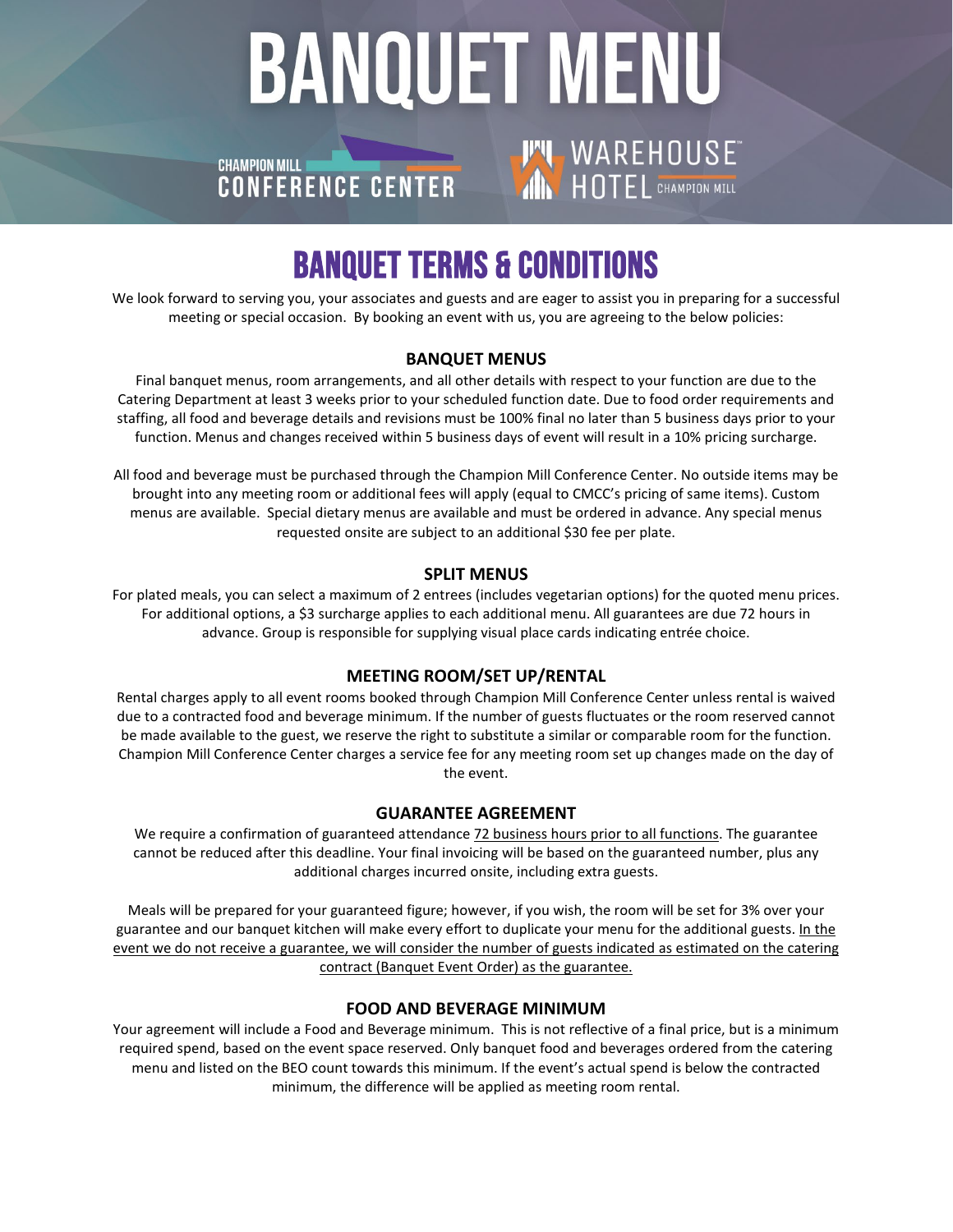# **BANQUET MENU THE WAREHOUSE**

### **CHAMPION MILL I** CHAMPION MILL<br>CONFERENCE CENTER

#### **PRICING/SERVICE CHARGE/TAX**

All prices are subject to change with notice. A 20% service charge and applicable sales tax will be added to all Food, Beverage, Room Rental and Equipment ordered through the Catering Department. Service charge is subject to sales tax in the state of OH.

#### **MAXIMUM FOOD DISPLAY TIME**

To ensure quality of food items, some buffet/display/station menus will be offered for a 60-minute maximum, and some may be available for a 90-minute maximum. No food items will remain beyond 90 minutes. Please consult with our sales team to discuss food service timing.

#### **ACTION STATIONS/ATTENDANT FEES/BARTENDER FEES**

Champion Mill charges a \$75 bartender and attendant fee (per attendant/bartender)/ The exact number of attendants or bartenders will be determined by the catering team based on the complete details and scope of your event.

#### **DEPOSITS/BILLING**

All social functions require an advance deposit to be considered definite. Deposits are non – refundable if cancellation occurs. All social functions are to be paid with cash or credit card prior to the function. Direct billing can be arranged for business related events over \$5,000 and must be approved at least forty-five (45) days prior to the function date. Full payment for all functions is required 48 hours prior to the event.

#### **LIABILITY/REMOVAL OF FOOD AND BEVERAGE**

Champion Mill reserves the right to inspect and control all parties, meetings, receptions, etc. being held on the premises. All Federal, State and Local Laws regarding food and beverage purchases and consumption are strictly adhered to. The food service operator and beverage license for the hotel do not permit for leftover food items to be removed at the conclusion of your event, under any circumstances.

#### **ENGINEERING/AUDIO-VISUAL**

Special engineering requirements must be specified to our Catering Department at least 3 weeks prior to the function. A wide selection of audio-visual equipment is available through our in-house supplier on a rental basis.

#### **DISPLAYED MATERIALS/DECOR**

Champion Mill will not permit the affixing of anything to the walls, floors or ceiling with nails, staples, or other damaging substance. Please consult the Catering Department for assistance in displaying of all materials. Helium Balloons, open flames, glitter, sand, bubbles, and mini confetti are not permitted. There will be an additional service fee for extraordinary cleaning required.